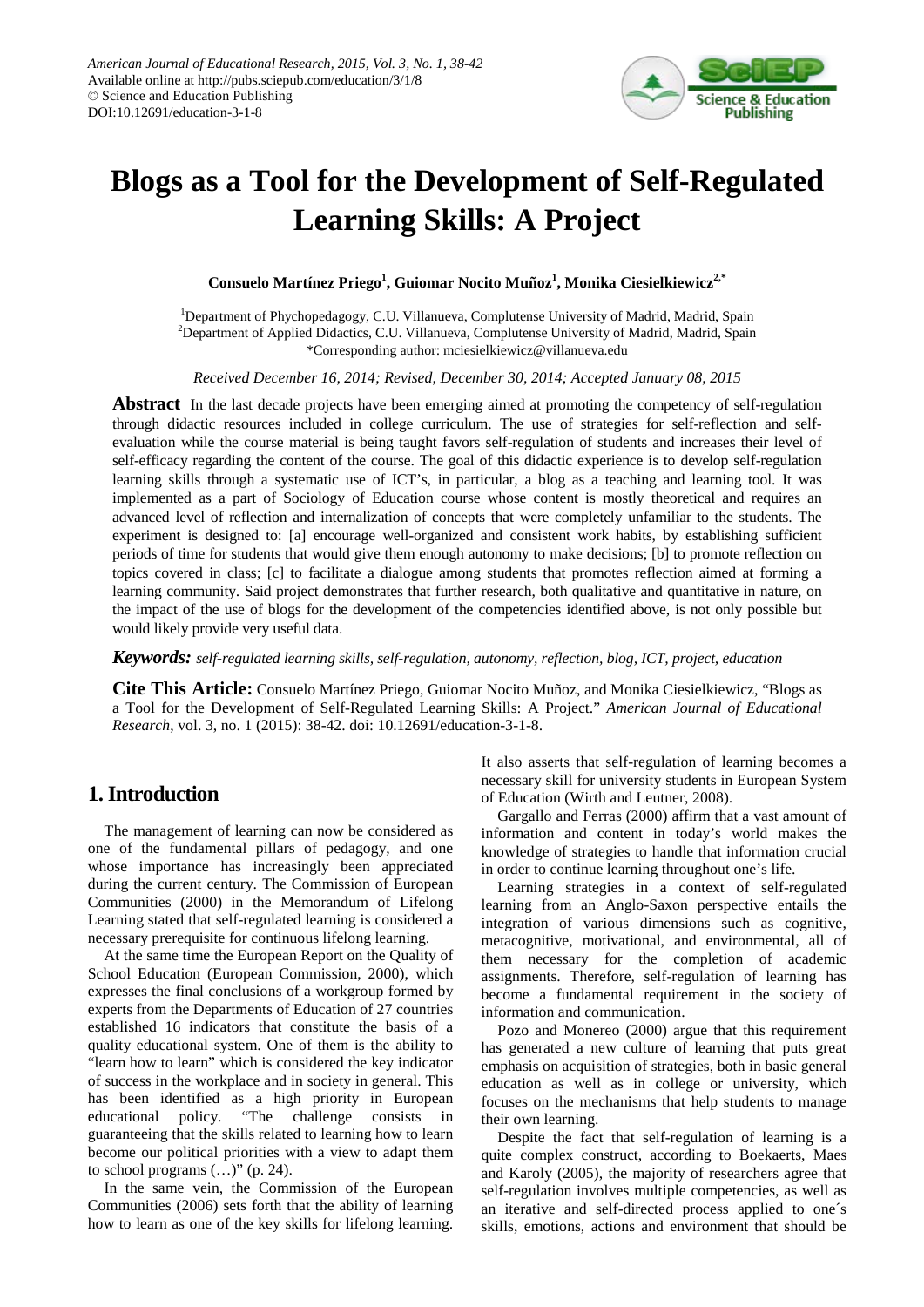tailored to serve one´s own objectives (p. 150). It can be claimed that self-regulation of learning is probably the quintessential skill of the active core of all abilities which allows one to control a wide range of behaviors in diverse areas, situations and contexts (Sitzmann and Ely, 2011).

It is known that students who apply self-regulation strategies are active participants in their learning process. They establish clear goals, select and apply effective strategies, as well as are able to control their own emotions. (Zimmerman, 2008).

García (2012) gathered the contributions of various relevant studies on the characteristics of students who regulate their learning, conducted in recent years (Gargallo and Ferreas, 2000; A. González, 2001; Monereo, 2001; Núñez, González-Pienda and Rosario, 2006; Torrano and González, 2004; Torre, 2007). He specified the following attributes (p. 211):

• They are aware of the correlation between selfregulation processes and academic success. Therefore, whenever they face a new learning task, they consider it important, engage personally and feel capable to carry it out, as well as use appropriate resources in order to succeed in it. They are fully aware of the fact they are active agents in their learning, as well as responsible of the final product.

• They are aware of their skills and knowledge, as well as what they should do to learn successfully. They know strategies that work for them. They are also able to adjust and reorganize their strategies and behavior to new learning goals, activities and tasks that they set for themselves, monitoring their behavior through continuous, both mental and oral, feedback.

• They are aware of their emotions and capable of controlling their negative emotions, so that they do not affect their achievement. This way, they are also able to motivate themselves, work hard and feel competent.

• They apply different types of strategies such as cognitive, metacognitive, motivational and support strategies and consider them important. Apart from that, they are fully aware of the direct relation between selfregulation strategies and their learning objectives.

• They supervise the efficacy of their habits and learning strategies changing one strategy for another one which they find more useful and efficient, or making necessary adjustments in their physical and social environment taking personal initiative and being perseverant in order to achieve their goals.

• They know how to create favorable study environment choosing the right place to study, avoiding external and internal distractions and asking for help both their professors, as well as classmates whenever they face difficulties.

• They are able to transfer their self-regulation strategies into other very diverse situations and contexts, both academic as well as in their daily life.

Not all students who start college have these characteristics. Hofer, Yu and Pintrich (1998) state that indeed "a lot of adult learners and students do not selfregulate their learning until they learn about the nature of the development of self-regulated learning through formal interventions which help them to improve their own selfregulation" (p. 57).

It is evident that the number of students who attend university with insufficient preparation and shortfall of learning strategies and resources has been growing in recent years. (Hernández, Rosario and Cuesta, 2010).

Randi and Corno (2000) point out that the majority of education environments offer very few opportunities for self-regulation to students. Therefore, it is not surprising that they are unable to use them and that they are having a hard time managing some activities that they are asked to do, especially those that require a higher degree of selfcontrol and better knowledge of complex strategies. In addition, many students are not very well prepared and are not flexible or able to adapt enough to identify the opportunities to self-regulate their learning or to apply previously learned strategies in new situations. However, teaching self-regulation strategies and practicing them in class can create opportunities that help students manage and monitor their learning. Teachers can deliberately create assignments that promote development of selfregulating skills in class based on general curriculum that teaches different ways of knowledge acquisition. Román (2004) affirms that teaching how to learn through a curriculum as a central driver is possible at the university level. It can be done through optimizing and activating cognitive processes and procedures. Saínz, Montero, Bol and Carbornero (2012) also add that professors need to analyze and explain metacognitive strategies in class and assist students in acquiring and applying them. As a result, it would help students to better learn course material and promote self-regulated learning. According Kramarski and Michalsky (2009) self-regulated learning is not acquired spontaneously, and these strategies can be developed through participation in experiences and environments that provide the opportunity for students to regulate their own learning.

Lloret and Mir (2007) point out that the methodological renewal that Bolonia Plan increases demands for students and professors since active learning requires more student's dedication and engagement. As for professors, this new methodological approach demands more preparation of classes, materials and activities, more attention, tracking of students learning and new technical and didactic knowledge.

On the other hand, research on self-regulated learning from the last decade has taken into account new technologies in higher education (Andrade and Bunker, 2009; Azevedo, 2005; Acevedo, 2010; Azevedo and Cromley, 2004; Ciesielkiewicz, 2012; Geddes, 2009; Grahame and Ardenson, 2003, Lee, Lin and Grabowski, 2010; Leutner, Leopold and Elzen-Rump, 2007; Lynch and Dembo, 2004; McLoughlin and Lee, 2010; Nicol, 2009; Nicol and Macfarlane-Dick, 2006; Sansone, Fraughton, Zachary, Butner and Heiner, 2011; Verhoeven, Heerwegh and Wit, 2012; Wirth and Leutner, 2008; Yukselturk and Bulut, 2009) and has extended its didactic approach with the objective of improving the quality of the learning and teaching process.

Lenne, Abel, Trigano and Adeline (2008) affirm that many higher education initiatives that aim to broaden the variety of activities for students tend to dismiss technological resources or to forget to help students to adapt to technological tools that are available to them and encourage self-regulated learning.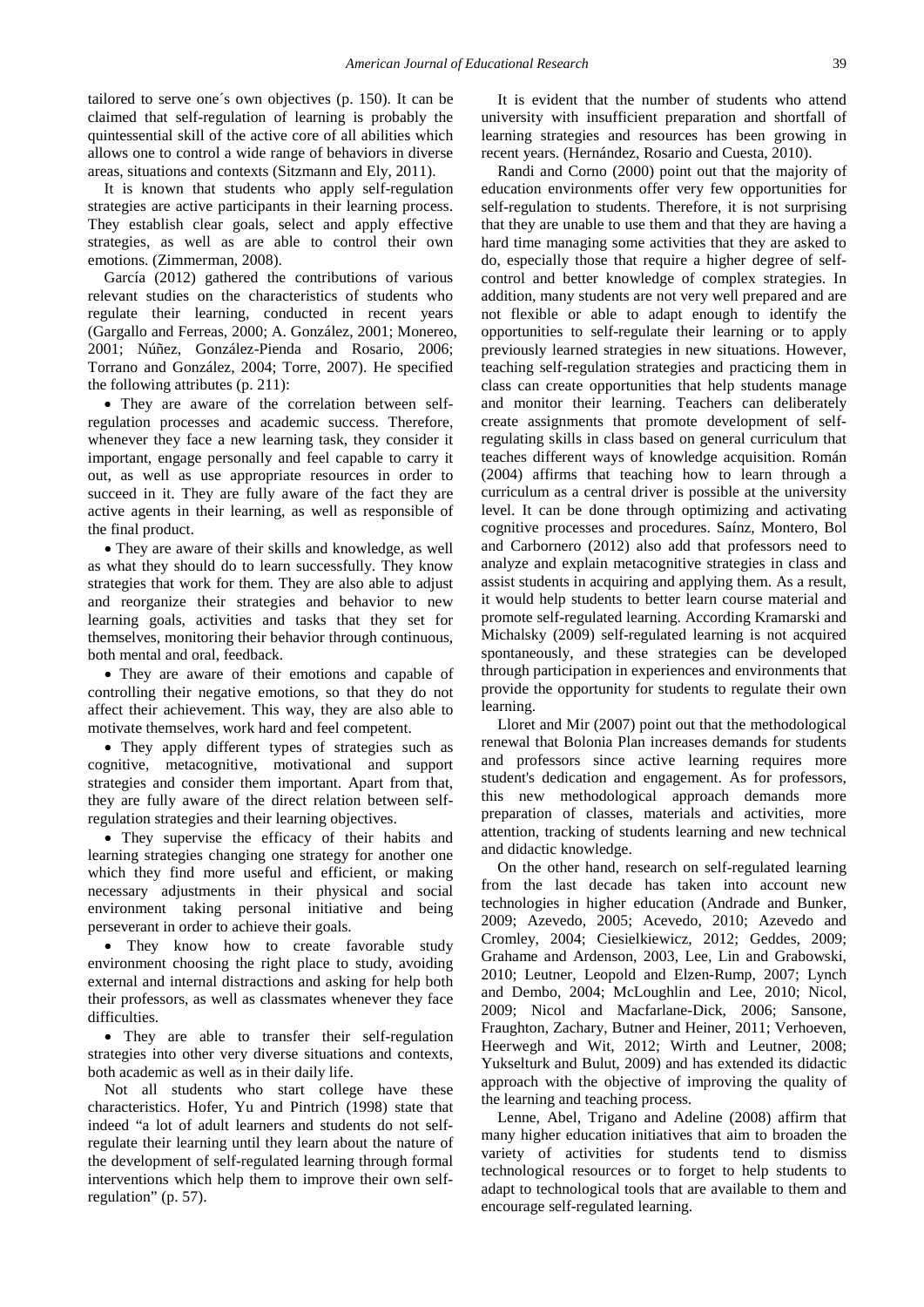The use of new methodological tools, such as new technologies, offers opportunities that can help students to manage and regulate their learning throughout the curriculum in a better and more effective way. Also, the use of social media such as WordPress, Twitter, Blogs, Wikis, Youtube, Facebook, and Linkedin, among others, opens the door to a broad range of technological tools that can foster management of one's own learning through their social aspect in educational settings.

In this regard, according to Dabbagh and Kitsantas (2012), both the schools and the students themselves are currently making an effort to generate new ways of teaching and learning that lead to the emergence of constructs such as e-learning 2.0 that increase personalization, collaboration, social networking and usergenerated content.

Moreover, they argue that the student's self-regulation of learning can be encouraged through the use of Personal Learning Environments (PLEs) defined as "a new construct in the e-learning literature that is premised on social media and steadily gaining ground in the e-learning field as an effective platform for student learning" (4) and empower them to organize, create and share content facilitating three fundamental aspects of learning management: the information management, identity management and relationship management.

Blogs are an educational tool which used appropriately can foster the development of the student's self-regulation skills and generate a continuous feedback between a student or students and a professor, among students, as well as students and the management of their proper knowledge through metacognitive strategies (Lee, 2011; Robertson, 2011).

Lee et al*.* (2010) believes that learning can be improved if different variables of self-regulation are worked on using new technologies and generating quality strategies through metacognitive feedback in view of the fact that management of one's own cognition is one of the most critical factors influencing learning. Along these lines, Hatzipanagos and Warburton (2009) affirm that the quality of feedback in open systems such as wikis and blogs is conditioned by the role of a good moderator or tutor that generates and fosters metacognitive feedback. Also, according to Nicol and Macfarlane-Dick (2006) a good approach that provides useful feedback as a part of an education system lies at the center of the inherent process that encourages self-regulation of learning. It rests on the following seven principles:

- 1. Helps clarify what good performance is (goals, criteria, expected standards);
- 2. Facilitates the development of self-assessment (reflection) in learning;
- 3. Delivers high quality information to students about their learning;
- 4. Encourages teacher and peer dialogue around learning;
- 5. Encourages positive motivational beliefs and selfesteem:
- 6. Provides opportunities to close the gap between current and desired performance;
- 7. Provides information to teachers that can be used to help shape teaching.

In this regard, the objective of this paper is to make evident that an effective use of an ICT resource for educational purposes can help to develop self-regulated learning competencies related to other skills of vital importance for lifelong learning. Consequently, we aim to foster future research focused on the measurement of the effectiveness of ICT use, both in absolute as well as relative terms. Since self-regulation of learning is a complex competency that requires the development of other skills, it would also be possible to conduct research on the relevance of each skill in regards to the development of self-regulated learning.

# **2. Experimental Stage**

The goal of this didactic experience is to develop selfregulation learning skills through a systematic use of ICT's, in particular, a blog as a teaching and learning tool. It was implemented as a part of a Sociology of Education course whose content is mostly theoretical and requires an advanced level of reflection and internalization of concepts that were completely unfamiliar to the students.

In fact, though it is true that high school students study humanities disciplines, they do not always develop the intellectual habits (Polo, 2006) that allow them to accurately comprehend theoretical subjects.

On the other hand, since the development of said intellectual habits is required, both topics for rigorous reflection and directions to practice the four linguistic competencies related by definition to thinking such as listening, talking, reading and writing are offered. Among these competencies, our experience focuses on the two last ones, although active listening and a dialogue in class are also fostered.

The coursework requires that ample time be dedicated to the presentation of the fundamental concepts. Therefore, students' involvement might seem passive and it may be difficult for participants to become engaged in the learning process.

Specifically, the experiment is designed to: [a] encourage well-organized and consistent work habits by establishing sufficient periods of time for students that would give them enough autonomy to make decisions; [b] to promote reflection on topics covered in class; [c] to facilitate a dialogue among students that promotes the formation of a learning community.

Since the classes take place every week, students are required to submit a critical thinking blog post on the topics explained in class with the help of reference texts and articles subsequent to the class. The professor starts the discussion with the first post focusing on the topic that students have to reflect on and guiding them through questions. Students' comments will be part of the sets of other students' comments on a suggested text. The time limit to post a comment is one week. In this way, students have enough time to make decisions regarding their own learning and the development of learning self-regulation strategies which, as was mentioned above, involve cognitive, motivational, metacognitive and volition skills.

Upon the acquisition of the four types of competences, students' education is more complete than when all the resources are only centered on the two most common dimensions which are the cognitive and motivational.

In this respect, the importance of volition competences for self-regulation of learning is worth noting (Martín and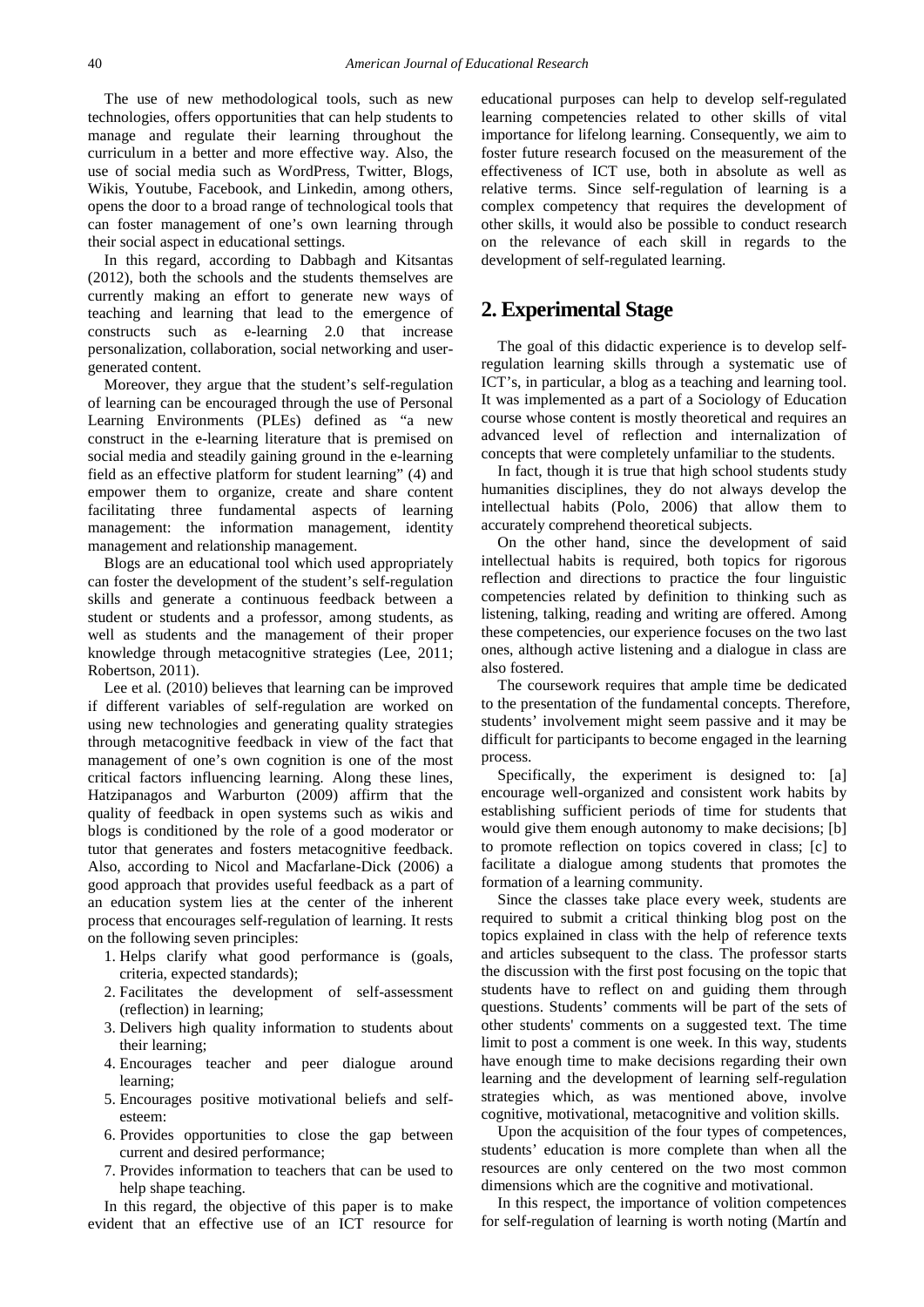Mauri, 2011), as they enable students to manage their learning. Time-management is undoubtedly a starting point for the development this kind of competence.

Students should use volitional strategies if they want to succeed in their learning (Boekaerts, 2009; Lee and Lee, 2012; Nocito, 2013). When they ought to finish a task on time, they often have to impose on themselves certain restrictions regarding their personal interests and wishes. It is not enough to be motivated. It is necessary that students manage their motivation until they achieve their goal and apply volitional strategies, in other words, take initiative, commit to the task and maintain the effort until completing it.

Specifically, the following skills could be observed in said project through students' assignments and activities:

1. Strengthened will, defined as perception of control over effective achievement of a weekly task. It also requires personal time management.

2. Increased motivation due to the fact that the goal of posting a comment of approximately 300 words was perceived by students as possible, in other words, manageable.

3. The completion of the task according to the previously established criteria consistently garners a positive evaluation and is then included as a percentage of the students' final grade. Therefore, the associated value of those tasks also reinforces students´ motivation.

The data comes from the interviews conducted among students who participated in this project. They were focused on self-regulated learning strategies related to students' motivation and academic achievement.

The task itself requires reading, reflection and writing, in other words, it maximizes students' cognitive skills at a high level. Since the comments on the blog are visible to all the other students and they can make comments on the posts of their classmates, a community of learning is created, as well as a real collaborative teamwork that helps to clear up doubts about the course content and its implications in diverse areas, as is characteristic in Sociology of Education.

A professor makes comments that guide students' work, clarifying concepts when necessary and confirming correct answers. In this way, the process itself is educational and students' competency in diverse skills that the tasks require increases.

It is worth noting that teacher's interaction to students comments on the class blog make the course more dynamic and constitutes a positive reinforcement and feedback for students, as well as builds up their self-image thanks to the public recognition of their comments.

# **3. Results and Discussion**

Blogs are considered to be a very useful tool due to their exceptional features that facilitate the achievement of the goals mentioned above, taking into account the needs of both students and professors.

These needs are related to the requirements of the European Higher Education Area which are aimed to foster self-regulation of learning that leads directly to developing cognitive, motivational and volitional skills.

As for the cognitive dimension, it has been proven as well, that texts intended to be published on blogs and read by others require a high degree of accuracy and reflection on the part of students.

Regarding other aspects outlined here, the project's assessment of the effectiveness of blog use in a classroom setting has not been carried out systematically but in an approximate way through students' surveys which indicated the following:

1. An increase in motivation was noted as applied to understanding and learning course material through individual study since all the material was previously explained in class and through reading, writing and selfreflection posted on the blog. In this case, motivation was increased by the students' perception of the ability to reach the stated goal successfully.

2. Students' reported a more positive self-image due to a significative amount of feedback which is given on the blog as well as in class during the teaching-learning process. Therefore, students continue receiving updates on their progress on required course tasks.

Students' perception due to the use of blogs, as well as individual study and comprehension of basic concepts of the course that were explained along the semester and not only evaluated at the end of the course had a positive impact on their final grade. Professors on their part observed greater student involvement in their learning process and an increase of self-regulation skills. Autonomous but supervised study seems to be the cause of the acquisition of those skills. Active participation in class has improved, as well.

# **4. Conclusions**

Said project demonstrates that further research, both qualitative and quantitative in nature, on the impact of the use of blogs for the development of the competencies identified above, as well as a comparative study of results of students' learning with and without the use of blogs, is not only possible but would likely provide very useful data.

The hypothesis of this project could suggest a significative increase in improvement of student' learning self-regulated strategies.

It is possible that this future research could demonstrate a definitive positive correlation between the use of blogs and an improvement of students' self-regulated learning strategies.

One must also consider that the increased use of these strategies is an improvement of students' resources and personal competencies. Thus, it would be also worth studying the impact on the acquisition of the course material. Self-regulation learning strategies are students' skills that are not necessarily directly related to their coursework and areas of study, but instead to resources that students can use to manage their learning.

# **References**

- [1] Andrade, M. & Bunker, E. (2009). A model for self-regulated distance language. *Distance Education*, 30 (1), 47-61.
- [2] Azevedo, R. (2005). Computer environments as a metacognitive tool for enhancing learning. *Educational Psychologist*, 40, 193- 197.